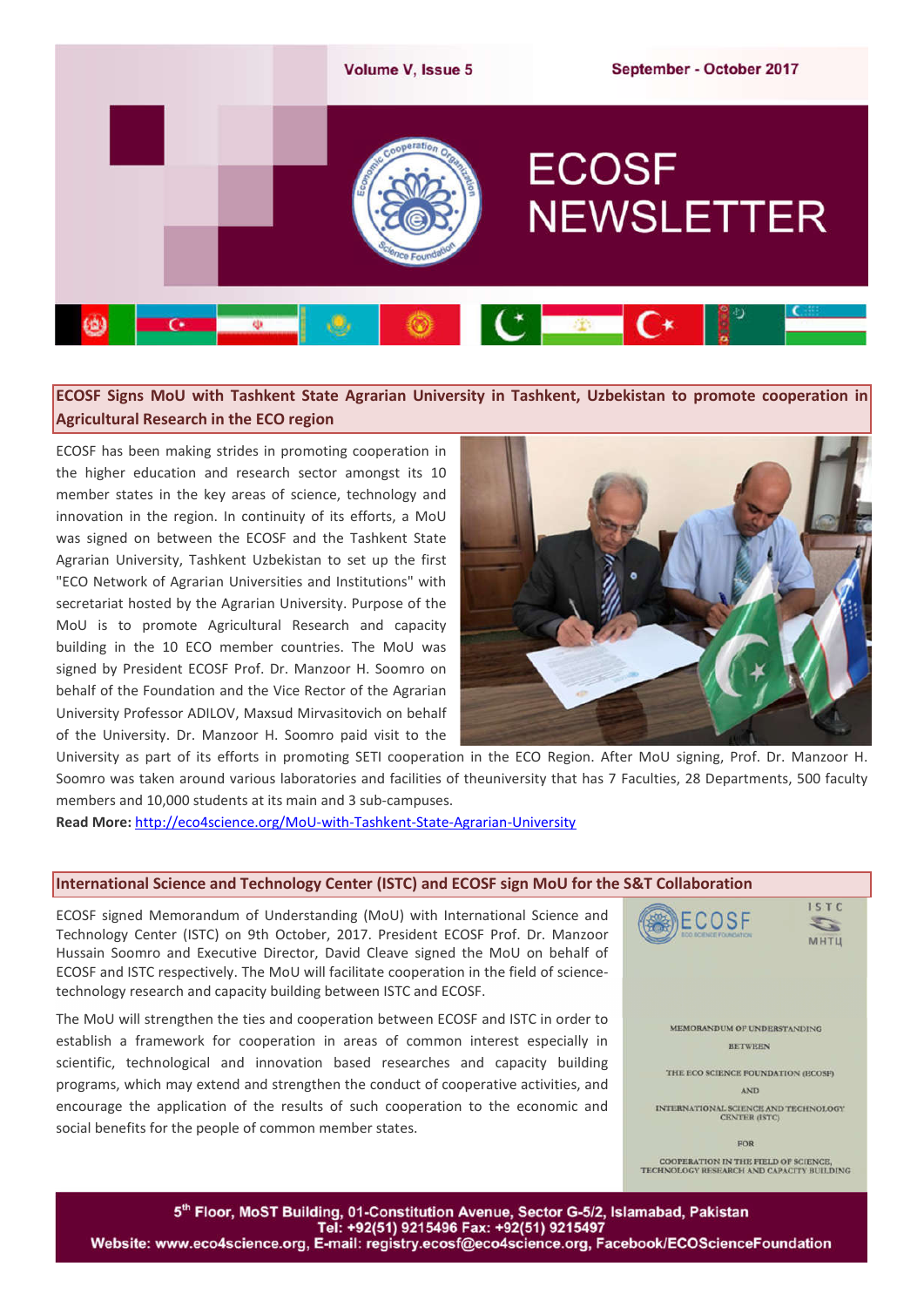**ECOSF supported the 21st Conference of Islamic World Academy of Sciences (IAS) on "Science, Technology and Innovation for Global Peace and Prosperity" in Konya, Turkey**

The 21<sup>st</sup> Conference of Islamic World Academy of Sciences (IAS) on "Science, Technology and Innovation for Global Peace and Prosperity" was held from 8-11, 2017 in Konya, Turkey. The conference was organized by the IAS in collaboration with Turkish Academy of Sciences (TUBA) and Necmettin Erbakan University (NEU) and supported by the ECOSF along with the other collaborators, such as the IDB, COMSTECH, Arab Postash Company (APC) and Arab Fund for Social Economic Development (AFSED). The main objective of the conference was to promote global peace and prosperity by boosting the cooperation and collaboration in the field of Science, Technology and Innovation among the Islamic countries. The conference was opened by Prof. MuzzafferSeker, Rector, Necmettin Erbakan University, Turkey. Besides, Prof. A. CevatAcar President of the Turkish Academy of Science (TUBA)



and H.E. Prof Salam Majali President of the Islamic World Academy of Sciences (IWAS) also spoke during the inaugural session. While Prof. Amet Arif Ergin, President of the Scientific and Technological Research Council of Turkey (TUBITAK) was the Key Note speaker in the inaugural session.

During the inaugural session, the messages of H.E. Recep Tayyip Erdogan, the President of the Republic of Turkey and Patron of IAS and H.R.H Prince El-Hassan bin Talal from Jordan, founding Patron of IAS were also read by representative of respective countries. The conference attracted by a large number of well known scholars, leading scientists, experts and academicians of the Muslim world. It is important to note the ECOSF supported this conference and sponsored the participation of senior scholars and academicians of the ECO region. President ECOSF Prof. Dr Manzoor H. Soomro was especially invited to participate and contribute to the conference. However, due to some preoccupation of Dr. Soomro, Engr. Khalil Raza, Scientific Officer ECOSF participated in the conference where he delivered a presentation on his behalf entitled; "Promoting Global Peace through Inquiry Based Science Education and Fusion of Civilization Curriculum Development". The conference included key note speeches, technical papers and thematic presentations on pressing issues and emerging fields of STI.

**Read More:** http://eco4science.org/STI-for-Global-Peace-and-Prosperity

#### **The Deputy Head of the European Union Delegation to Pakistan called upon the President ECOSF**

The Deputy Head of European Union (EU) in Pakistan Ms. Anne Marchal called upon the President ECOSF Prof. Dr. Manzoor Hussain Soomro in his office on October 13, 2017. Both sides discussed the ongoing cooperation between EU and ECOSF and to strengthen it further. She briefed the president on mega EU program of Horizon 2020 and the Erasmus Mundas as well as EU's GSP Plus Trade Programme with Pakistan. The Horizon 2020 program is aimed at promoting research and innovation in European Union and Beyond with



a budget of nearly EUR 80 billion. The program will Horizon 2020 will bolster excellence in research and science, by attracting the best brains and helping scientists collaborate and share ideas across Europe and beyond. Ms. Marchal sought cooperation and sharing of experiences of ECOSF in Pakistan and other ECO member states especially Afghanistan and Central Asia. Earlier Dr. Soomro welcomed the senior EU diplomat in Pakistan and briefed her on ECOSF and its Programs and Network. He also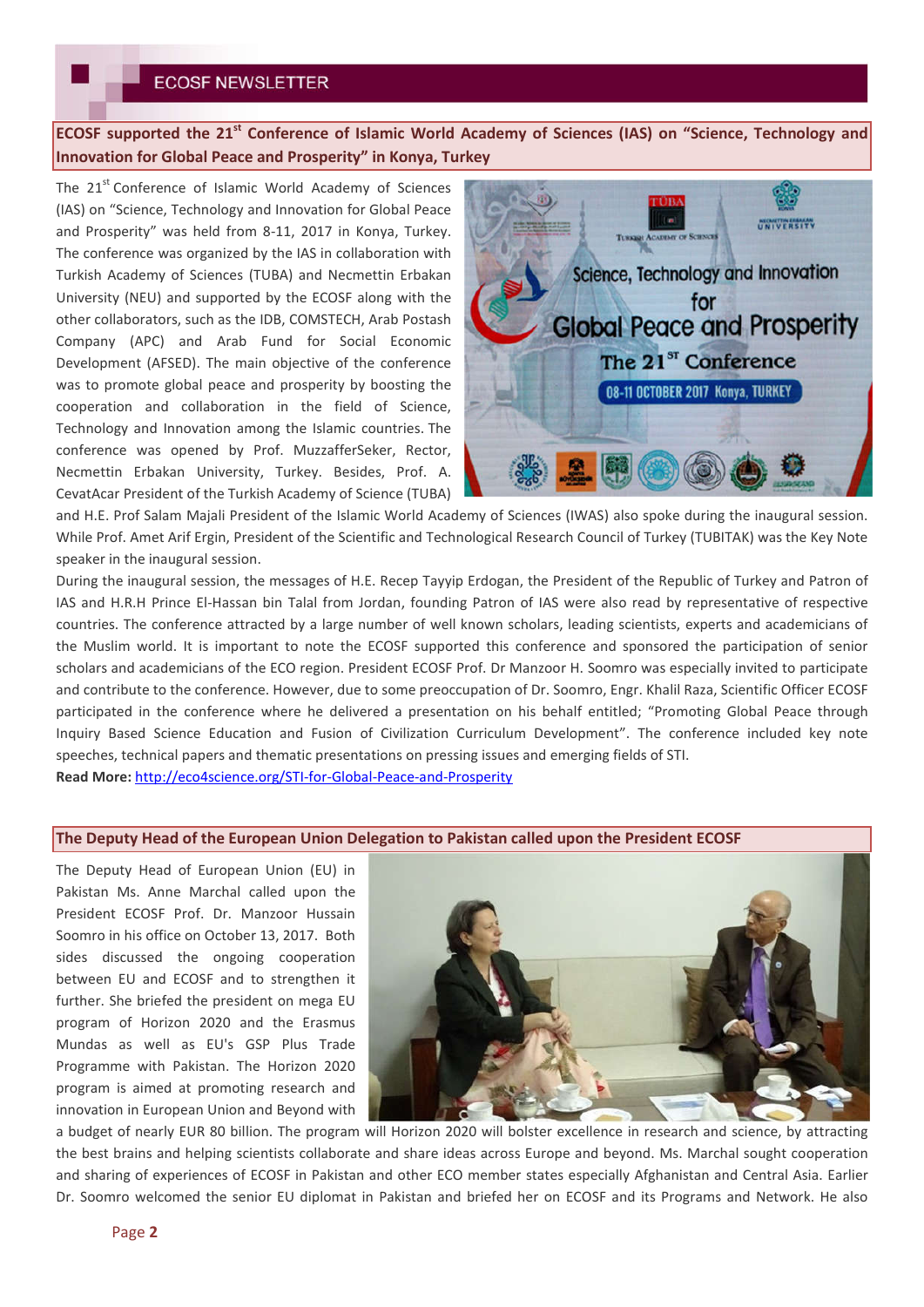shared with her that ECOSF works with ISTC in Astana which is co-funded by the EU. He assured the EU Diplomat of full cooperation in various EU Programs in the Region especially the Horizon 2020 and its latest calls for proposals. It was also agreed by President ECOSF to popularize the EU Programs by sharing the program material on ECOSF website and social media as well as Newsletter. Both sides also agreed to continue cooperation to pursue common goals of sustainable development and inclusive growth in the region through promotion of scientific and technological research.

**Read More:** http://eco4science.org/European-Union-Delegation

## **ECOSF Goes Global by joining the International Workshop titled "Going Global: The Symbiosis of Innovation-Led Economy" held at Guilan Science and Technology Park, Rasht, Iran**

A 5-day workshop titled "Going Global: The Symbiosis of Innovation-Led Economy" was organized by COMSTECH, IDB and INSTP in collaboration with ECOSF in Guilan Science and Technology Park from October  $14^{th}-18^{th}$ , 2017 at Guilan, Rasht, Iran. As the main purpose of the program was to develop capacity of the staff of Science and Technology Parks; two candidates from each institution were invited to participate in the event. The workshop was delivered by expert speakers from Putra Science and Technology Park, Malaysia.

**Read More:** http://eco4science.org/Innovation-Led-Economy



## **12th International Symposium on the Chemistry of Natural Compounds held in Tashkent Uzbekistan - ECOSF participated**

Professor Soomro visited the Institute of the Chemistry of Plant Substances and participated in the  $12<sup>th</sup>$  International Symposium on the Chemistry of Natural Compounds On  $7<sup>th</sup>$  September in Tashkent Uzbekistan. The Symposium was opened by the Prime Minister of Uzbekistan Abdulla Nigmatovich Aripov. The symposium was a part of the  $60<sup>th</sup>$  Anniversary celebrations of the Institute.

Professor Soomro gave a plenary talk in the symposium on; "ECOSF- A Catalyst for Science, Engineering, Technology and Innovation based Economic Development in ECO Region ". Prof. Soomro talked about the historical background of ECOSF establishment, and its ongoing programmes, activities and plans for future. He shared with hosts, the international linkages developed by ECOSF emphasized on the need



for a stronger "Cooperation and Collaboration" in S&T research institutions among the 10 ECO member countries including the Republic of Uzbekistan. Dr. Soomro further said that ECOSF plays the role of a catalyst and provides a platform to develop linkages to promote Science, Engineering, Technology and Innovation (SETI) among the S&T institutions and organizations of ECO countries as well as with the international organizations partnering with ECOSF.

**Read More:** http://eco4science.org/12th-International-Symposium-on-the-Chemistry-of-Natural-Compounds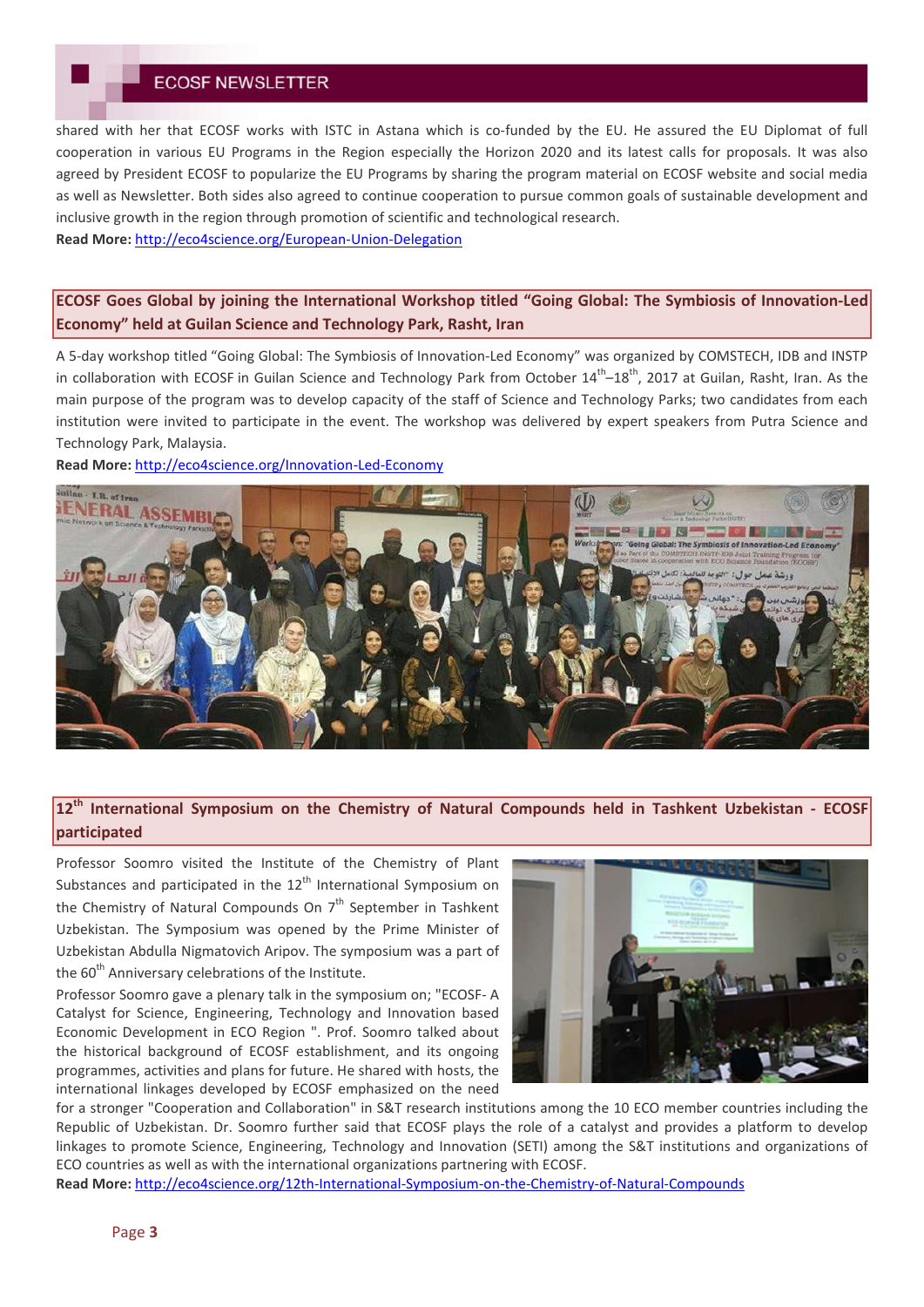### **President ECOSF pays a visit to the Institute of Archaeology of Uzbekistan in the historical city of Samarkand**

President ECOSF Prof. Dr. Manzoor H. Soomro visited the Institute of Archaeology of Uzbekistan under the Academy and met the Director of the Institute Dr. BERDIMURADOV, Amridin Ergashovich and a senior Historian/Archaeologist Dr. Azim Malikov on 6<sup>th</sup> October . After briefing by the institution's Director, Dr. Soomro was taken around to see the historic, Ulugbeg Observatory and Madrasahs of 12th-16th centuries as well as the tombs of Amir Timur and Ulugbeg. The Ulugh Beg Observatory in Samarkand, Uzbekistan is one of the finest ancient observatories around the globe. It was built in the 1420s by the Timurid astronomer Ulugh Beg, it is considered by scholars to have been one of the finest observatories in the Islamic world. Some of the renowned astronomers of the Islamic world carried out their scientific and astronomical work at the



observatory. The observatory was demolished in 1449; however it was rediscovered by British archaeologists in 1908. **Read More:** http://eco4science.org/Institute-of-Archeology

#### **Academy of Sciences of Uzbekistan and its Institutes in Tashkent and Samarkand visited by the President ECOSF**

President ECOSF Professor Manzoor Hussain Soomro paid a visit to the Academy of Sciences, Republic of Uzbekistan and its research institutions on 5-7 September 2017. The President ECOSF was warmly welcomed on 5th September at the Presidium of the Academy by the First Vice President Professor Ibrokhim Y. Abdurakhmonov, who is also the Director of the Center of Genomics and Bioinformatics. He was flanked by the Director of Institute of the Chemistry of Plant Substances, named after Acad. S. Yunusov, Professor Shomansur Sh. Sagdullaev. Vice President Abdurakhmonov after welcoming remarks briefed the President ECOSF about the Academy, its structure and research institutions. He informed that the Academy has a President, three Vice Presidents (3 Divisions- Life Sciences & Chemistry, Physics & Maths and Humanities) and 31 thematic/ discipline research institutes across the country. The Academy also has 4 Natural History



Museums across the country. The Life Sciences and Chemistry Institutes focus on Pharmaceuticals, Drug Development and Agriculture; Nano and Biotechnology as well as Genetic Engineering and Bioinformatics. **Read More:** http://eco4science.org/Academy-of-Sciences-of-Uzbekistan

#### **DG Ministry of Foreign Affairs (MoFA) visits ECOSF and meets the President**

A delegation of Ministry of Foreign Affairs (MoFA) comprising of Director General (CARs and ECO) Ms. Saqlain Syeda and Mr. Taimur Zulfiqar, Director (CARs and ECO) and a Senior official of Ministry of Science and Technology (MoST) Mr. Amjad Hussain, Joint Scientific Advisor called upon Prof. Dr. Manzoor Hussain Soomro President ECOSF in his office on October 24, 2017 to discuss strengthening cooperation and patronage of Government of Pakistan to ECOSF.

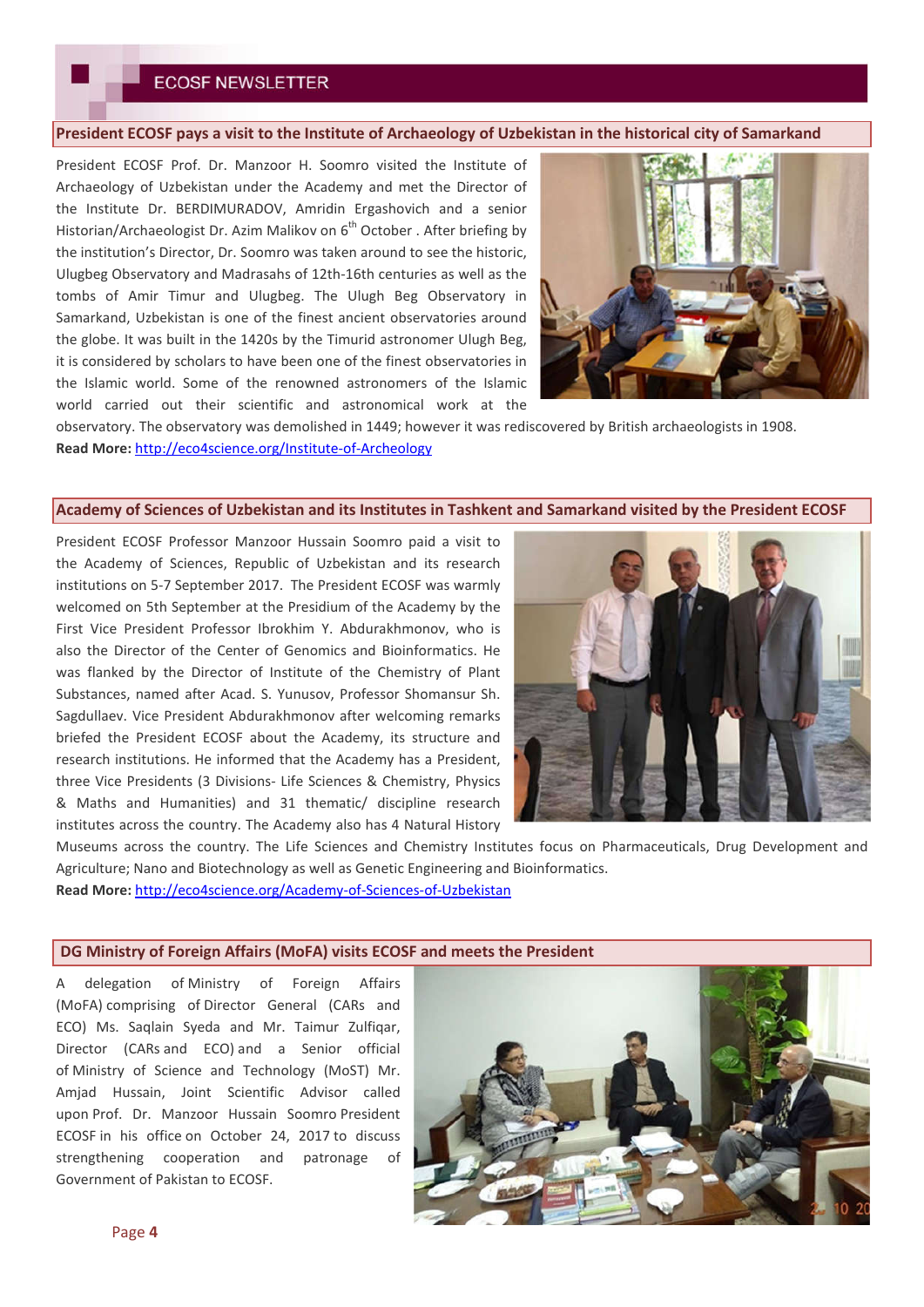The meeting was called upon to discuss the Host Country Agreement and its associated modalities between the Government of Pakistan and ECOSF. Prof. Dr. Manzoor H. Soomro thanked the visiting Senior Officials for continuous support extended by the MoFA, MoST, Government of Pakistan to the ECOSF. Prof. Soomro apprised them of various developments and progress made by the ECOSF in promotion of Science, Technology and Innovation in the ECO region.

**Read More:** http://eco4science.org/Delegation-of-MoFA-and-MoST

### **ISTIC Training Workshop on Computer Science Education held in Kuala Lumpur, ECOSF participated**

A training workshop Computer Science Education was organized by International Science, Technology and Innovation Centre for South-South Cooperation under the auspices of UNESCO (ISTIC) in collaboration with La main a la pate Foundation (LAMAP) of France from 23-27 October 2017 at Kuala Lumpur, Malaysia. There were 25 participants (10 international, 15 local/Malaysian) from Cambodia, Indonesia, Maldives, Myanmar, Namibia, Pakistan, Sri



Lanka and Malaysia. Assistant Director ECOSF Mr. Ghulam Abbas participated as an invitee from ECOSF. It is pertinent to mention that ECOSF and ISTIC are collaborators/partners in various STI programmes. The main objective of the training workshop was to provide the necessary knowledge and skills to participants on computer science through 'unplugged' and 'plugged' activities and apply these into pedagogical activities.

The workshop was opened by Dr. Rusminibinti Ku Ahmad, Deputy Rector, Institute of Teacher Education Malaysia representing the Director General of Education Malaysia. In her remarks, she appreciated the activities of ISTIC especially promotion of Inquiry Based Science Education (IBSE) Malaysia. She mentioned the support of Malaysian Government to ISTIC and education sector. She wished that the international participants will take maximum benefit of the workshop and enjoy the stay in Kuala Lumpur.

Earlier, Dato Dr. Sharifah Maimunah Syed Zin, Director ISTIC welcomed all the guests of five day workshop. She also introduced Dr. David Wilgenbus of LAMAP as a facilitator of the workshop. Later, Dr. David Wilgenbus in his remarks gave an overview of the workshop and its outlines. He mentioned that as an trainer of LAMAP he has developed a project called "1,2,3…Codez" based on Computer Science Education through IBSE which is implemented in the system of LAMAP by his team led by him. Dato Ir. Lee Yee Cheong, Honorary Chairman of ISTIC and member of the UNESCO Broadband Commission also addressed and talked about Digital Disruptive Revolution and said that it is the time of digital technologies.

During the workshop, Mr. Wilgenbus gave a presentation and defined Robotics. Different activities based on unplugged and plugged were performed.

The posters presentation was also arranged on last day of the workshop. Finally, the certificates were distributed among the participants and the workshop was called off.

**Read More:** http://eco4science.org/Computer-Science-Education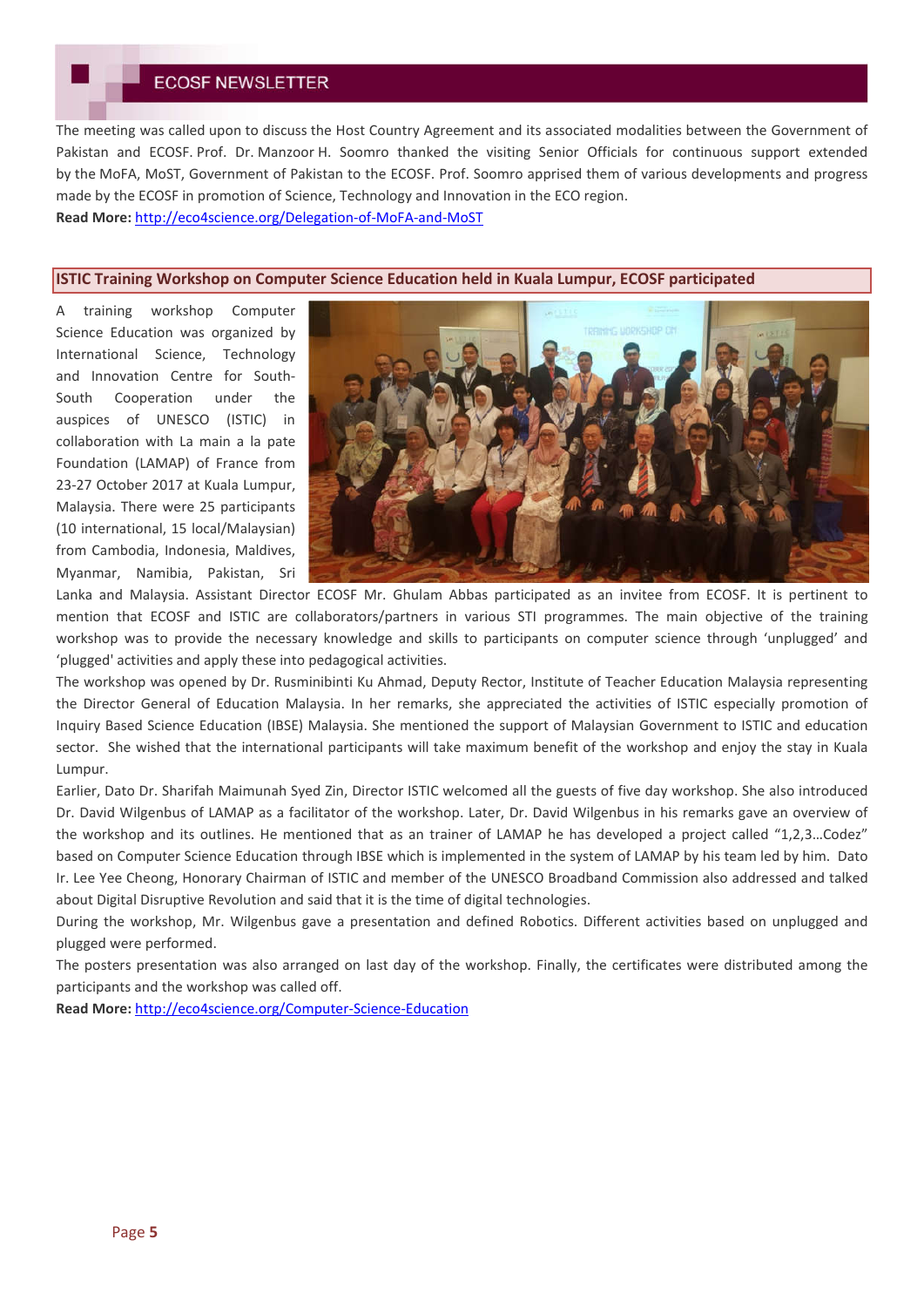**President ECOSF participated in the Asian Conference on Plant Pathology 2017 (ACPP 2017), held at Jeju-South Korea**

Korean Society of Plant Pathology organized the Asian Conference on Plant Pathology 2017 (ACPP 2017) at Jeju-South Korea, September 13-16, 2017. The main theme of the conference was translation from Genomes to disease management where participating scientists and experts deliberated on how to respond to the challenges and threats, such as climate changes, epidemic of plant diseases, and environmental pollutions, to disturb sustainable supply of foods and natural resources for diverse industries. ACPP 2017 served as a platform to foster collaboration among scientists around the world, especially Asia.



Experts made their presentations and assessed the level of progress made in a wide range of research topics on the biology, genomics, host-pathogen interactions, resistance, and disease management. Over 700 participants participated in the conference to share the recent advancement in scientific researches and to broaden understanding of plant diseases. A large number of scientists, academicians, plant pathologists and students participated in the conference and represented their countries with their poster presentations.

This conference provided a unique opportunity to promote scientific collaboration in the field of plant pathology, from diagnosis to biotechnology. Prof. Dr. Manzoor Hussain Soomro, President ECOSF represented Pakistan and participated in the conference where he made a presentation entitled, "Status of Crop Disease Management in Pakistan". In which, he presented the country profile of Pakistan, diseases relevant to pathology and their measures taken in Pakistan. During the conference, Dr. Soomro also had an interaction with the President of International Society of Plant Pathology Dr. Gerg Johnson.

**Read More:** http://eco4science.org/ACPP-2017

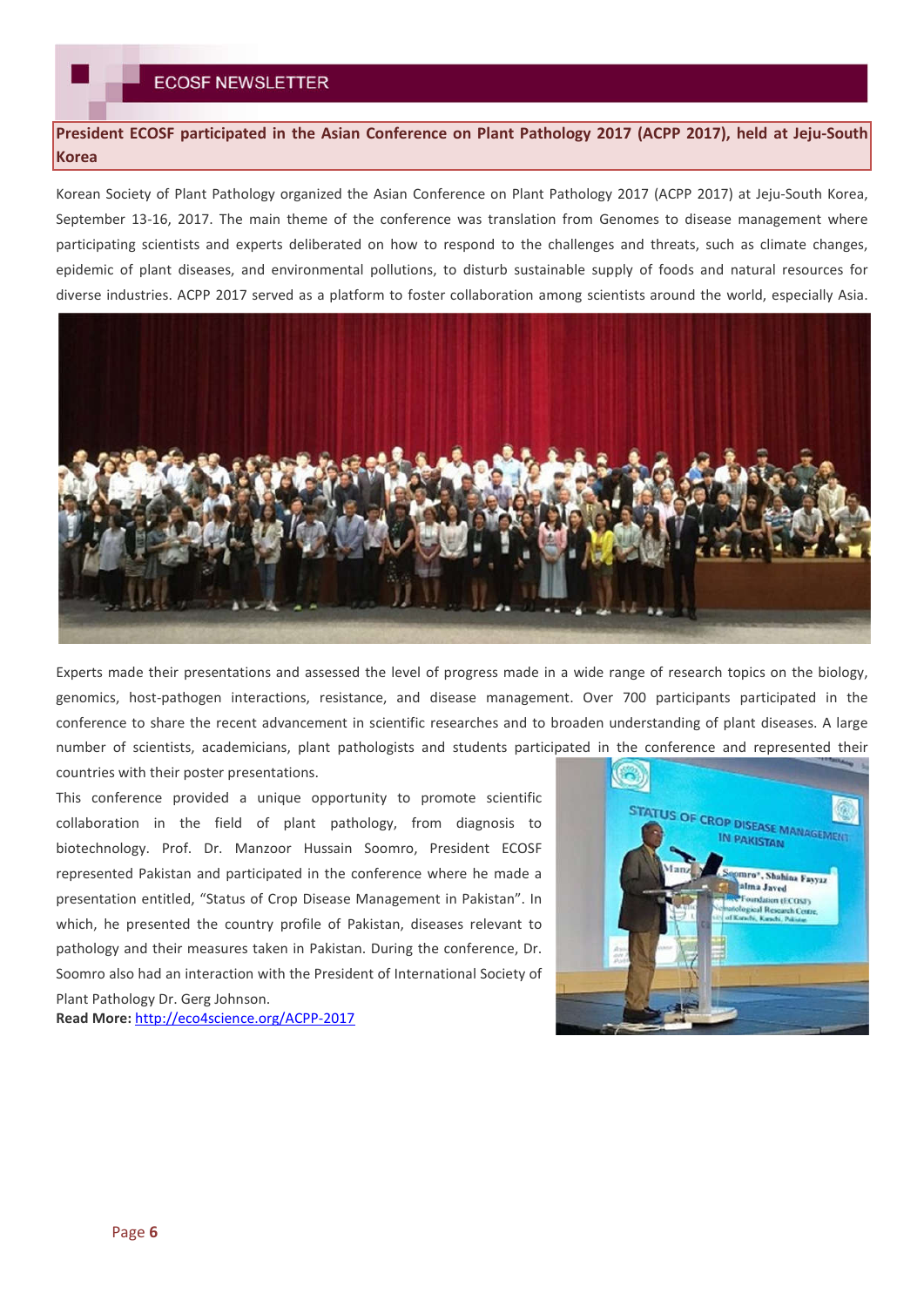### **The delegation of ICIMOD, NEPAL and Lanzhou University, China visited ECOSF Secretariat**

The delegation of Integrated Center for Integrated Mountain Development (ICIMOD) headquartered in Nepal and Lanzhou University, China led by Prof. Dr. Long Ruijun paid a visit to the ECO Science Foundation ECOSF on October 5, 2017. Prof. Ruijin currently serves as the program coordinator for ICIMOD and a Professor at the Lanzhou University China. The delegation included scientists, experts, researchers in the area of



integrated mountain development and climate change. The delegation was warmly welcomed and briefed about the functions and programs of the ECOSF. Mr. Ghulam Abbas Rahar, Assistant Director ECOSF gave a brief overview of the ECOSF and its various activities for promoting Science, Technology and Innovation in the ECO region. Dr. Ghazanfar Abbas Consultant ECOSF and Engr. Khalil Raza Scientific Officer ECOSF attended the meeting. It is important to acknowledge here that Dr. Ghazanfar Abbas facilitated the visit of delegation to the ECOSF for strengthening the collaboration among the organizations. Prof. Ruijun appreciated and thanked the Foundation for hosting the delegation. Prof. Ruijun deliberated on various programs undertaken by the ICIMOD. ICIMOD is an intergovernmental organization of eight countries, which is working to address the climate change and biodiversity issues linked to the Mountain Development of Hindu-Kush Himalya. He said Pakistan is an important member of the ICIMOD and it has been working on a number of collaborative programs with other member states. Prof. Ruijun shared various initiatives that ECOSF can join hands together with ICIMOD in implementation of their programs. Prof. Ruijun also shared a number of collaborative program undertaken at the Lanzhou University and invited ECOSF to take part in research activities especially in the area of arid and ecological rehabilitation. Both sides agreed to collaborate together and develop partnership for mutual benefit and promotion of sustainable use of resources to protect biodiversity in the region.

### **Implementation of ECO Vision 2025 discussed during a meeting held at the Ministry of Foreign Affairs, Pakistan**

A meeting was held at the Ministry of Foreign Affairs (MoFA) to discuss the implementation of ECO Vision 2025 in the region on October 30, 2017. The meeting was chaired by Mr. Aizaz Ahmad, Additional Secretary (ME, ECO & CARs) and it was attended by representatives of various ministries and organizations of the Government of Pakistan. On behalf of ECOSF, Mr. Khalil Raza Scientific Officer and Mr. Ghulam Abbas Assistant Director (A&P) attended the meeting. The chair welcomed all participants and highlighted the importance of the ECO vision 2025 which outlines key cooperation areas of energy, water, environment and economic growth and trade cooperation.

Mr. Khalil Raza appreciated the MoFA for holding this important meeting and inviting ECOSF for its feedback and contribution to ECO Vision 2025. He further emphasized over the adequate investment in Science and Technology (S&T) sector in the ECO region which will be critical to build strong scientific foundation to address the pressing challenges in the region. He said sound S&T base and education sector can help member states to achieve desired goals outlined in the Vision 2025. Thus there is need to emphasize on promoting S&T sector in the region. He also highlighted the rapid progress achieved by similar regional organizations, such as ASEAN due to favourable policies on promoting S&T. It was proposed that a special committee on S&T may be constituted to deliberate the relevant issues during the Regional Council Meeting that is scheduled to take place in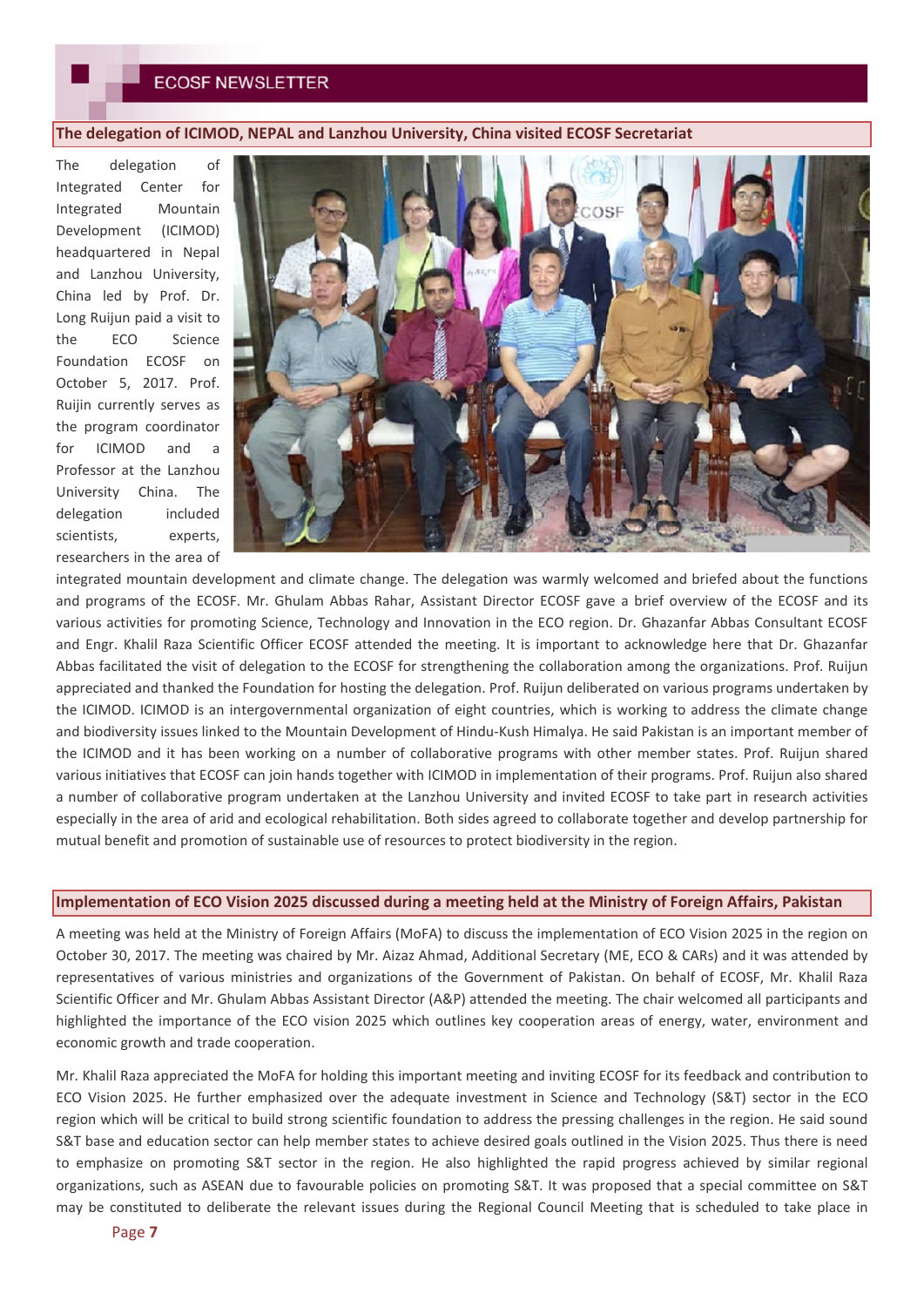December 2017. Mr. Raza also highlighted various initiatives undertaken by the ECOSF to promote S&T and it can utilize its channel to bring together scientists of member states to address the prevailing challenges in the area of energy, water, environment to boost economic growth and sustainable development.

MoFA appreciated the suggestions made by the ECOSF and other organizations and further recommended to provide the feedback on the Vision in the written form. The meeting ended with vote of thanks.

#### **Education Innovations: Ecole 42 – a coding school in Paris with no teachers, no books and no tuition**

In this digital era, the use of modern ICT technologies has been ever increasing. With greater access to smart devices, our young generation and students are more digitally connected than ever before who are growing with internet. However, the learning and education system is not evolving in parallel at a rate with which these technologies are rocketing. It seems to be a concern that our educational system is still based on archaic model and lags behind many technological endeavors but our kids are well accustomed to make use of modern ICT tools. Thus in most cases the school education does provide the necessary skills that will shape our children for the future.

#### **Read More:** http://eco4science.org/Ecole-42



## **Research & Innovation cooperation under HORIZON 2020 - the European Framework Programme for Research & Innovation – A Call for Proposals**

The EU's Horizon 2020 program is aimed at promoting research and innovation in European Union and beyond. The program will run from 2014 to 2020 with a budget of nearly EUR 80 billion. Horizon 2020 is the biggest EU research and innovation programme ever. It will lead to more breakthroughs, discoveries and world-firsts by taking great ideas from the lab to the market. Horizon 2020 has been designed to deliver results that make a difference to people's lives. Built on three pillars – Excellent Science, Industrial Leadership and Societal Challenges, further described below – it will fund all types of activities, from frontier science to close-to-market innovation.

Horizon 2020 will bolster excellence in research and science, by attracting the best brains and helping scientists collaborate and share ideas across Europe and beyond. It will help talented people and innovative firms boost competitiveness, creating jobs along the way, and contributing to a higher standard of living – benefiting everyone. Organisations and researchers from any country of the world – including Pakistan – can participate in Horizon 2020 projects. Whereas, the Pakistan Science Foundation is the Focal Organization for EU Research and Innovation Programme Horizon-2020 in Pakistan by the Ministry of Science and Technology (MoST) on behalf of Government of Pakistan.

For more details and guidelines for Pakistani users on the Horizon 2020 program, please use the link below:

http://eco4science.org/Horizon2020.aspx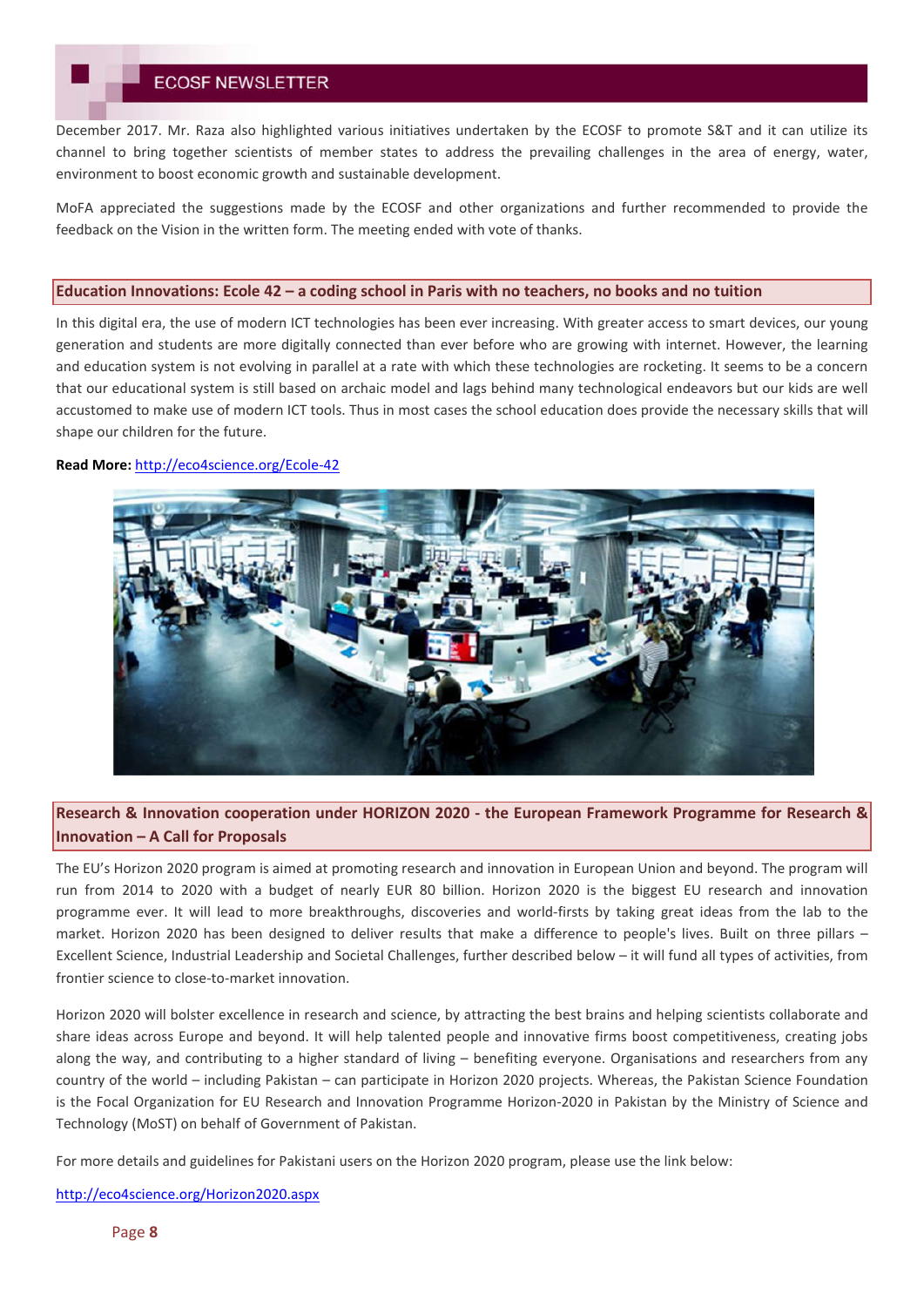#### **Training on "Protection against Harassment of Women at Workplace, Act-2010"**

3-day residential training was organized by Mehergarh – A Centre for Learning at outskirts of Islamabad from 13-15 October 2017 for creating awareness about sexual harassment of women at workplace and implementation of the subject law in the organizations working in Pakistan. Mr. Ghulam Abbas, Assistant Director (Admin & Programmes) was nominated to attend the training on behalf of ECOSF.



A total number of 22 participants from all over Pakistan belonging to various national and international departments/organizations attended the training. It is pertinent to mention that it is the first time in the history of Pakistan that sexual harassment has been defined in Pakistani Law. Until this law in 2010, sexual harassment was not considered a crime but only a social evil that was justified by blaming women for causing it. No law specifically covered harassment at the workplace.

In early 2010, Pakistan Government passed a Law called 'Protection against Harassment of Women at Workplace Act 2010'. The intention of the Law is to provide an opportunity to all organizations, public, private and civil society, to develop a self regulatory mechanism whereby organizations could handle the problems related to sexual harassment internally. Based on the law, a Code of Conduct has been prepared for the organizations/institutes and adoption of this Code has become mandatory for all organizations. It requires management to take charge of the transformation of their institutional culture and make it dignified for both women and men.

**Read More:** http://eco4science.org/Protection-Against-Harassment

#### **The World Teachers' Day celebrated all over the world**

The World Teachers' Day is celebrated every year on October 5 to pay tribute and highlight the importance of teachers in a society. The day is aimed at mobilising support for teachers and to ensure that the educational and spiritual need of future generations would continue to be met by dedicated teachers.

Teacher is the most important person in the educational domain and deserves appreciation. Considered as spiritual father a teacher plays an important part in nourishing a child's brain. Where parents are responsible for the

HAPPY TTEACHER<sup>S</sup> DAY!

upbringing of children, teachers play a vital role in helping them use their knowledge and imply them to become valuable citizens of the society.

ECOSF supports the teacher community of ECO region and also promotes Inquiry Based Science Education (IBSE) and the teachers are trained to impart quality science education at schools in the region.

**Read More:** http://eco4science.org/World-Teachers-Day-2017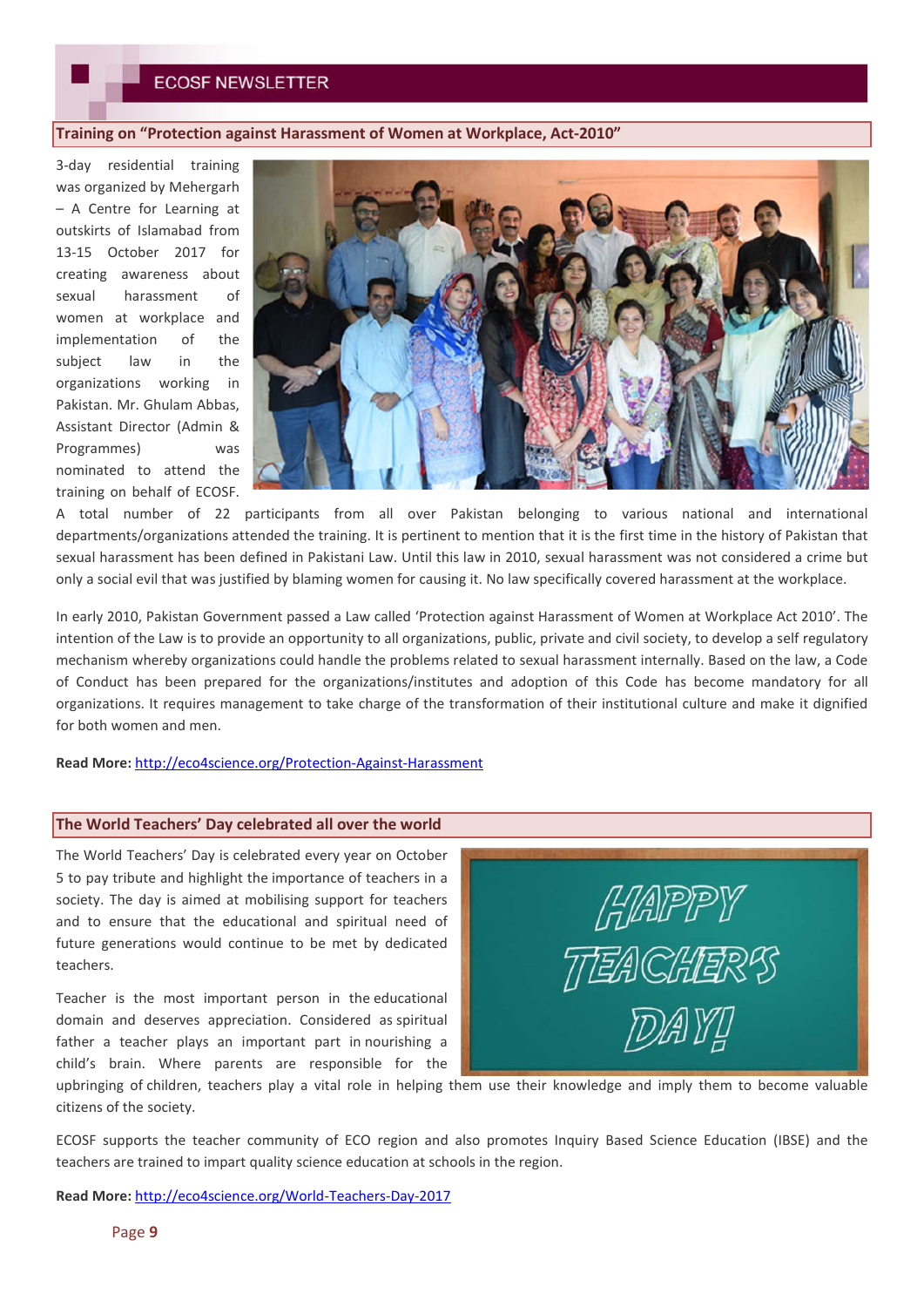**Government of Pakistan Grants Scholarship to Afghan Students: A Welcome Move to Strengthen Cooperation between two ECO Member States**

The ECOSF is pleased to share that the Government of Pakistan has launched a programme for capacity building of universities in Afghanistan and awarded 3,000 scholarships to Afghan students. Under the programme, Higher Education Commission is set to grant 3,000 scholarships for graduation to PhD level studies which will be awarded to the Afghan students. These students will pursue their higher education in different universities of Pakistan in various fields including Medicine, Engineering, Agriculture, Management, Computer Science, etc. It is worth mentioning that Afghanistan is one of the tem member states of the Economic Cooperation Organization (ECO) and currently the chair of ECO is with Pakistan since February 2017. ECOSF highly welcomes this positive step and initiative undertaken by the Government of Pakistan. This will further boost the diplomatic and scientific relation and cooperation between Pakistan and Afghanistan. ECOSF strives to strengthen collaborative activities among ECO member states through science education, technology and innovation based economic development.

**Read More:** http://eco4science.org/Scholarship-to-Afghan-Students

**Intergovernmental Science-Policy Platform on Biodiversity and Ecosystem Services (IPBES) Message Primers for Upcoming Assessment**

IPBES is the global science-policy platform tasked with providing the best-available evidence to inform better decisions affecting nature - by Governments, businesses and even individual households. IPBES is often described as 'the IPCC for biodiversity'.

The success of humanity's efforts to reverse the current unsustainable use of our irreplaceable natural assets and heritage requires the best-available evidence, comprehensive relevant policy options and committed, well-informed decision makers. The IPBES assessment reports serve these ends, by providing the credible peer-reviewed information needed for informed decision-making.

In March, 2018, representatives of 127 Governments will receive, for approval, five landmark assessment reports describing the state of knowledge about biodiversity, ecosystems and nature's contributions to people.

**Read More:** http://eco4science.org/IPBES-Primers

### **Upcoming Events posted on ECOSF website and Facebook page**

#### *2018 STEPI Fellowship*

STEPI (Science and Technology Policy Institute) invites graduate students, scholars and researchers to apply for 2018 STEPI Fellowship. This program aims to encourage research on the issues pertaining to science, technology and innovation (STI) policy, and to build a research network among STI policy researchers and students around the world. The fellowship supports up to 5,000 USD for research on various topics of STI policies, preferably issues pertinent to East Asian countries. Research results from the fellowship support will be published in 'STI POLICY REVIEW' (www.stipolicyreview.net), an international journal focusing on STI policy issues of East Asian countries.

**Read More:** http://eco4science.org/2018-STEPI-Fellowship

#### *International Symposium on Networks, Computers and Communications. 19-21 June 2018, Rome-Italy*

The International Symposium on Networks, Computers and Communications (ISNCC) will be held in the beautiful city of Rome, Italy from 19-21 June 2018, under the patronage of the Italian Space Agency (ASI)

**Read more:** http://eco4science.org/ISNCC-2018